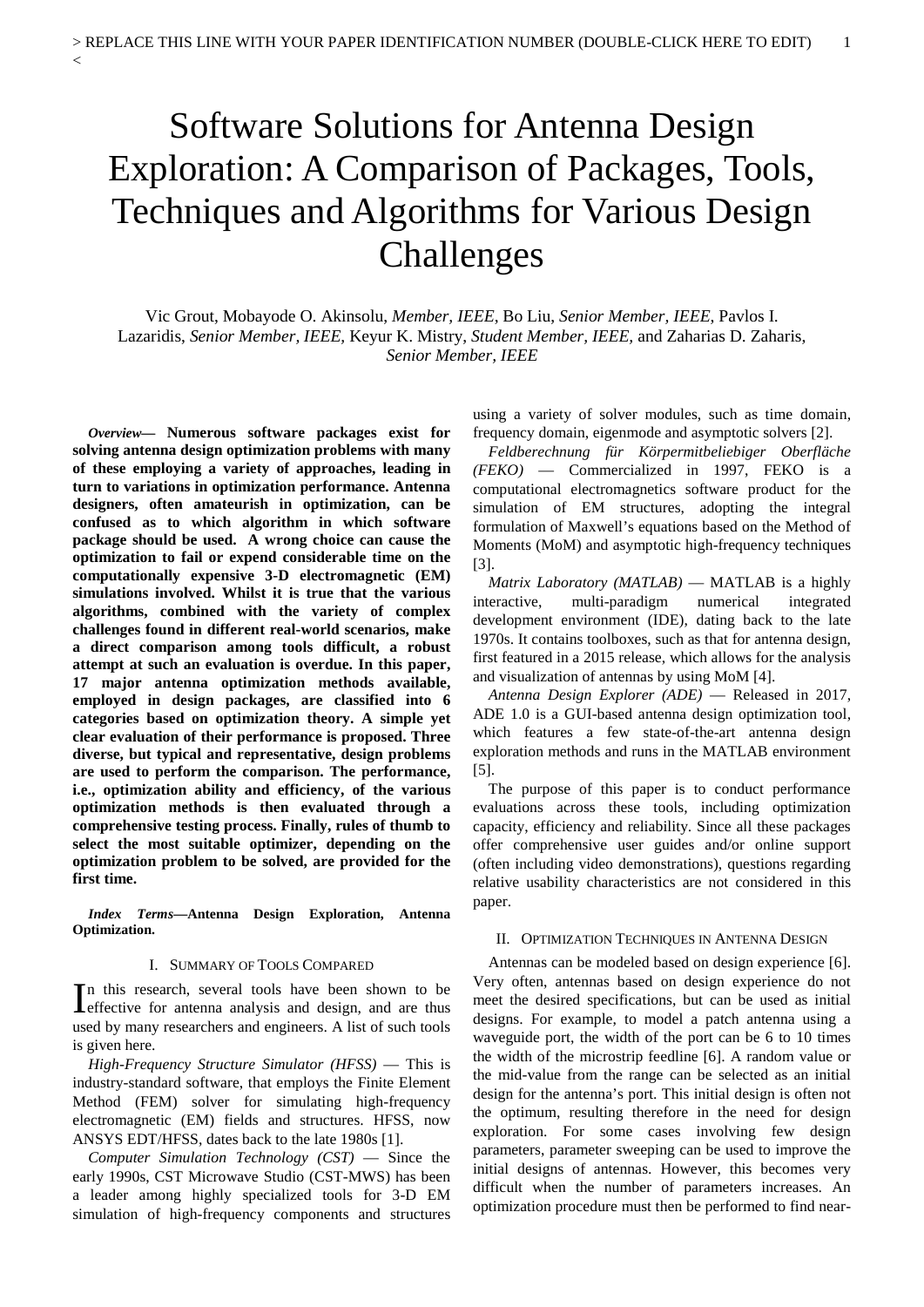| Optimization<br>Methods                         | <b>CST</b> | <b>HFSS</b> | <b>FEKO</b> | <b>MATLAB</b> | <b>ADE</b> |
|-------------------------------------------------|------------|-------------|-------------|---------------|------------|
| Classic Powell (CP)                             |            |             |             |               |            |
| Covariance Matrix                               |            |             |             |               |            |
| <b>Adaptation Evolution</b>                     |            |             |             |               |            |
| Strategy (CMA-ES)                               |            |             |             |               |            |
| Differential                                    |            |             |             |               |            |
| Evolution (DE)                                  |            |             |             |               |            |
| Genetic Algorithm                               | ◡          |             |             |               |            |
| (GA)                                            |            |             |             |               |            |
| Grid Search (GS)                                |            |             |             |               |            |
| Integer-only                                    |            |             |             |               |            |
| <b>Sequential Nonlinear</b>                     |            |             |             |               |            |
| Programming                                     |            |             |             |               |            |
| (ISNLP)                                         |            |             |             |               |            |
| <b>Interpolated Quasi-</b>                      | ✔          |             |             |               |            |
| Newton (IQN)                                    |            |             |             |               |            |
| Link to MATLAB                                  |            |             |             |               |            |
| Optimizers via                                  |            |             |             |               |            |
| Workbench                                       |            |             |             |               |            |
| Nelder-Mead                                     |            |             |             |               |            |
| Simplex Algorithm                               |            |             |             |               |            |
| $(N-M)$                                         |            |             |             |               |            |
| Particle Swarm                                  |            |             |             |               |            |
| Optimization (PSO)                              |            |             |             |               |            |
| Pattern Search (PS)                             |            |             |             |               |            |
| <b>Ouasi-Newton</b>                             |            |             |             |               |            |
| Method (QN)                                     |            |             |             |               |            |
| Sequential Nonlinear                            |            |             |             |               |            |
| Programming                                     |            |             |             |               |            |
| (SNLP)<br>Sequential Quadratic                  |            |             |             |               |            |
|                                                 |            |             |             |               |            |
| Programming (SQP)<br><b>Simulated Annealing</b> |            |             |             |               |            |
| (SA)                                            |            |             |             |               |            |
| Surrogate-model-                                |            |             |             |               |            |
| assisted Differential                           |            |             |             |               |            |
| <b>Evolution</b> for                            |            |             |             |               |            |
| Antenna                                         |            |             |             |               |            |
| Optimization                                    |            |             |             |               |            |
| (SADEA)                                         |            |             |             |               |            |
| <b>Trust Region</b>                             |            |             |             |               |            |
| Framework (TRF)                                 |            |             |             |               |            |

TABLE I OPTIMIZATION METHODS AVAILABLE IN VARIOUS COMMERCIAL TOOLS AND REFERENCE METHODS

optimal values of all these design parameters.

Table I summarizes the main optimization approaches available in the tools to be compared. CAD/CEM platforms such as HFSS, CST, FEKO, MATLAB and ADE feature built-in toolboxes or external add-ons for antenna design optimization using a range of optimization methods. These methods can be broadly classified as follows:

- Local optimization with limited exploration ability, e.g. Classic Powell (CP) and Grid Search (GS) [7], [8], [9], [10], [11];
- Classical derivative-free standard local search, e.g. Nelder-Mead Simplex Algorithm (N-M) and Pattern Search (PS) [7], [8], [12], [13], [14];
- Standard derivative-based local search, e.g. Quasi-Newton (QN), Sequential Quadratic Programming (SQP), Sequential Non-linear Programming (SNLP) and Integer-only Sequential Non-linear Programming (ISNLP) [15], [16], [17], [18];
- Surrogate-assisted local optimization with enhanced exploration ability, e.g. Trust Region Framework (TRF) and Interpolated Quasi-Newton (IQN) [15], [19], [20];

TABLE II ANTENNA EXAMPLES AND REFERENCE METHODS

| Reference Methods         | YUA1 | <b>DRA</b> | YUA2 |
|---------------------------|------|------------|------|
| Covariance Matrix         |      |            |      |
| Adaptation                |      |            |      |
| <b>Evolution Strategy</b> |      |            |      |
| (CMA-ES)                  |      |            |      |
| Differential              |      |            |      |
| Evolution (DE)            |      |            |      |
| <b>Interpolated Quasi</b> |      |            |      |
| Newton (IQN)              |      |            |      |
| Nelder-Mead               |      |            |      |
| Simplex Algorithm         |      |            |      |
| $(N-M)$                   |      |            |      |
| Particle Swarm            |      |            |      |
| Optimization (PSO)        |      |            |      |
| Pattern Search (PS)       | ✓    | ✔          |      |
| Sequential                |      |            |      |
| Ouadratic                 |      |            |      |
| Programming (SQP)         |      |            |      |
| Surrogate-model-          |      |            |      |
| assisted Differential     |      |            |      |
| Evolution for             |      |            |      |
| Antenna                   |      |            |      |
| Optimization              |      |            |      |
| (SADEA)                   |      |            |      |
| <b>Trust Region</b>       |      |            |      |
| Framework (TRF)           |      |            |      |

- Surrogate-assisted global optimization, e.g. Surrogate-model-assisted Differential Evolution for Antenna Optimization (SADEA) [21];
- Standard evolutionary algorithms, e.g. Particle Swarm Optimization (PSO) and Differential Evolution (DE), which are used popularly in the computational intelligence field, Covariance Matrix Adaptation Evolution Strategy (CMA-ES) which is fairly recent, Genetic Algorithms (GAs) and Simulated Annealing (SA), both of which are several decades old [22], [23], [24], [25], [26], [27], [28],[29].

In this study, the efficiency and optimization capacity of many of these methods are compared for single objective (constrained) optimization problems using three real-world antenna design examples. These design examples are carefully selected to provide a broad, yet representative, range of antenna optimization problems with essential, key antenna characterization parameters such as return loss, bandwidth, gain, directivity and radiation pattern. They are, in brief:

- A six-element Yagi-Uda antenna (YUA1) [30] producing a nine-variable problem for optimal directivity at a given design frequency.
- A hybrid dielectric resonator antenna (DRA) [31] giving rise to a seven-variable problem for optimizing the reflection coefficient  $(S_{11})$  within a given operating frequency band.
- A planar Yagi-Uda antenna (YUA2) [32] that forms an eight-variable optimization problem for optimizing  $S_{11}$  within a given operating frequency band and under a constraint for a specified average gain over the bandwidth.

Each of the above design examples is fully described in the following sections. These examples and the respective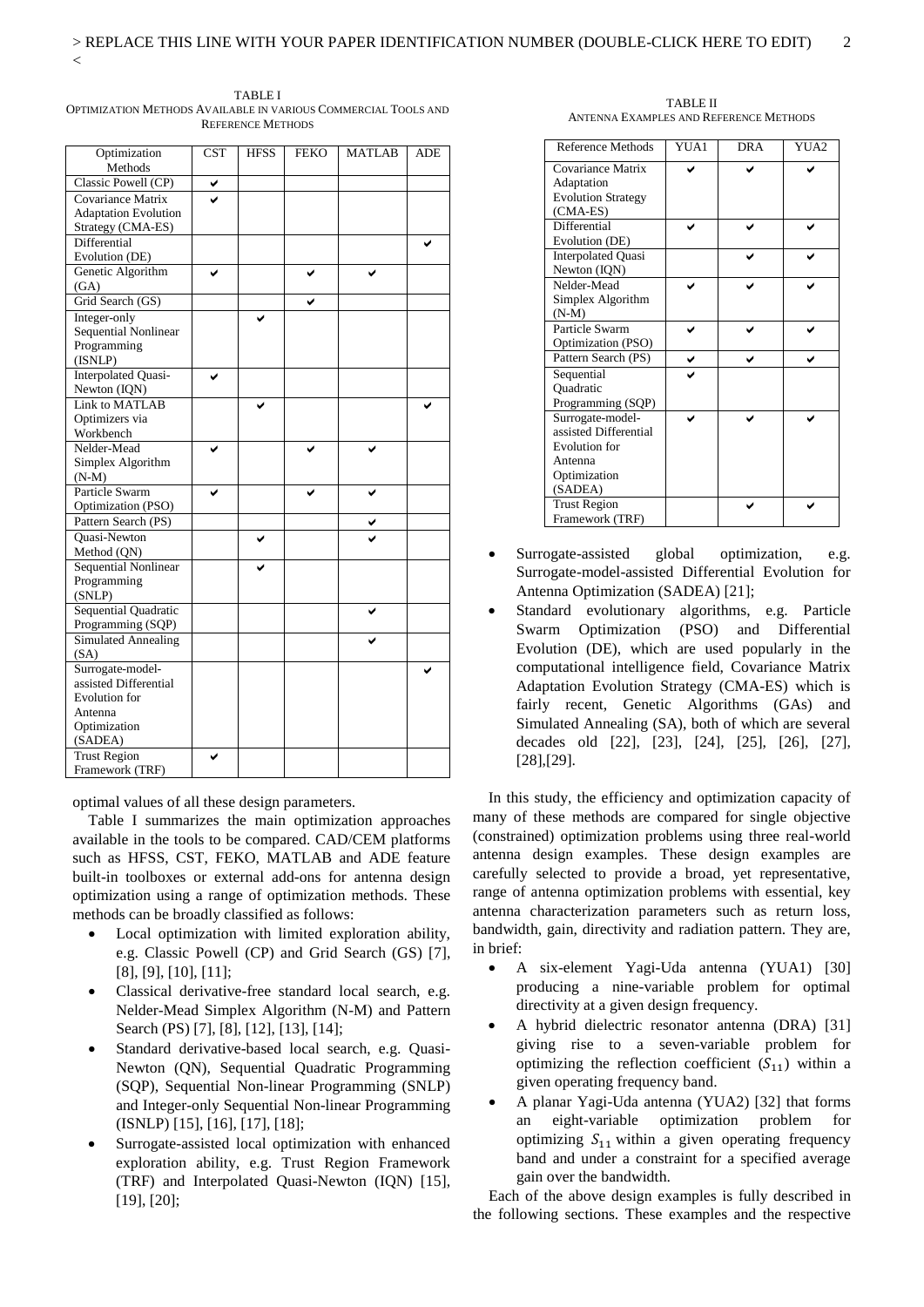reference methods used in each example for demonstration are shown in Table II. Nevertheless, some methods listed in Table I are not used for comparison in the examples. The reasons are given below:

 $\overline{<}$ 

- SNLP and ISNLP are excluded due to their similarity to SQP, which consistently out-performs them [16], [17], [18];
- CP and GS are excluded because they have very limited exploration abilities [8], [9], [10], [11] and the corresponding low success rate;
- GAs and SA are excluded because they are relatively old techniques [28], [29], [33], [34], and have already been superseded by newer methods (as listed in Table II).

Also, to ensure model consistency in MATLAB and CST-MWS, TRF and IQN have been tested using only the CST-MWS antenna models and SQP has been tested using only the MATLAB antenna model.

## III. HARDWARE AND SOFTWARE SETTINGS

All the examples in this study have been tested on a PC with an Intel 4-core i7-4770K CPU and 24 GB RAM. The total execution time is also recorded for every method and every example. To ensure a fair comparison, the algorithmic parameters adopted for all methods are based on default settings except where otherwise specified. It is assumed that these default settings are well investigated based on empirical studies, which show that they are appropriate for most cases. Furthermore, it is assumed that these settings are not going to be changed by most designers who are not experienced in optimization.

A population/swarm size of 50 individuals/particles is used for SADEA, CMA-ES, PSO and DE. The other default settings for SADEA and DE are according to [21] and [35]. As far as YUA1 is concerned, the default settings for CMA-ES are as recommended in [27] and [36], while PSO, PS, N-M and SQP are implemented using MATLAB default settings. As far as the hybrid DRA and YUA2 are concerned, PS is implemented using MATLAB default settings, while CMA-ES, PSO, N-M, TRF and IQN are implemented using CST-MWS Optimizer's default settings. However, a sigma value of 1.0 was chosen for TRF and 10 passes are selected for IQN in CST-MWS to enhance exploration and direct the search towards a near-global optimum in both cases. This is because a good initial design is rarely available for most antenna problems and the above setting helps TRF and IQN to avoid being trapped in local optima. For local optimization methods, the mid-values of the ranges of the design variables and four randomly generated candidate designs are used as initial points for design exploration in all test cases.

In each example, a reference objective value, *Rr*, is used to obtain the performance metrics of all methods. The quality of the results,  $R_q$ , is then determined using:

$$
R_q = \frac{R_o}{R_r} \times 100\% \tag{1}
$$

where  $R_0$  is either the average objective value obtained by each global optimization method at convergence, or the mid

objective value (after ranking all results from different initial designs) obtained by each local optimization method at termination. To have an optimal,  $R_q$  must be at least 100%. However; if  $R_q$  is greater than or equal to 90%, it is assumed that  $R_q$  approaches 100% for inclusiveness. That is, if *R<sub>q</sub>* ≥ 90%, then *R<sub>q</sub>* → 100%.

The optimization speed index,  $R_s$  is determined using:

$$
R_s = \frac{R_i}{R_e} \tag{2}
$$

where  $R_i$  is the least number of EM simulations used to obtain  $R_r$  amongst all methods, and  $R_e$  is the number of EM simulations used by each method to obtain *R*r.

# IV. EXPERIMENTAL RESULTS AND COMPARISONS

## *A. Example 1 – (Six-Element Yagi-Uda Antenna (YUA1))*

The first example is modeled using the MATLAB antenna toolbox with the design criteria in [30]. As shown in Fig. 1, YUA1 consists of a folded dipole as the driven element, a reflector and four directors. Each simulation takes about 0.09 s. This is the only test case with computationally inexpensive simulation, which is used to make 10 independent runs of standard global optimization methods affordable.

YUA1 can be used for terrestrial radio and television broadcasting and the structure is easy to implement. The sensitivity of its radiation pattern to its physical dimensions makes it very challenging to obtain the optimum dimensions for desired radiation characteristics using manual techniques [30], [37]. For design exploration, the lengths of the directors (dirL1, dirL2, dirL3 and dirL4), the respective spacing between the directors (dirS1, dirS2, dirS3 and dirS4) and the spacing between the driven element and reflector (refS) are adjusted for higher directivity at zenith (elevation equal to 90°) at a design frequency of 165 MHz (center of the 30 to 300 MHz band). This constitutes a goal optimization problem. The ranges of the design variables are shown in Table II and the design objective is defined as follows:

$$
\max |D_{(\theta,\phi)}| \text{ at } 165 \text{ MHz} \tag{3}
$$

where *D* is the directivity of the antenna,  $\theta$  and  $\phi$  are the azimuth and elevation angles, respectively. max $|D_{(\theta,\phi)}|$  is the maximum value of the directivity for given values of  $\theta$ and  $\phi$ , which can vary from  $(-180°)$  to  $180°$ ) and (−90° to 90°), respectively. The dimensions of the antenna are in  $\lambda_{YUA}$ , which is calculated as follows:

$$
\lambda_{YUA} = \frac{c_0}{f_{YUA}} = 1.81692 \, m \tag{4}
$$

where  $c_0$  is the speed of light in vacuum (2.998 $\times$ 10<sup>8</sup> ms<sup>-1</sup>) and  $f_{\text{YUA}}$  is the operating frequency (165×10<sup>6</sup> Hz).

To ensure all global optimization methods converge, the computing budget is as follows: 800 simulations for SADEA and 5000 simulations for each one of CMA-ES, PSO and DE, while 10 independent runs are performed for each one of the above four methods. The local optimization methods are applied with five independent runs per method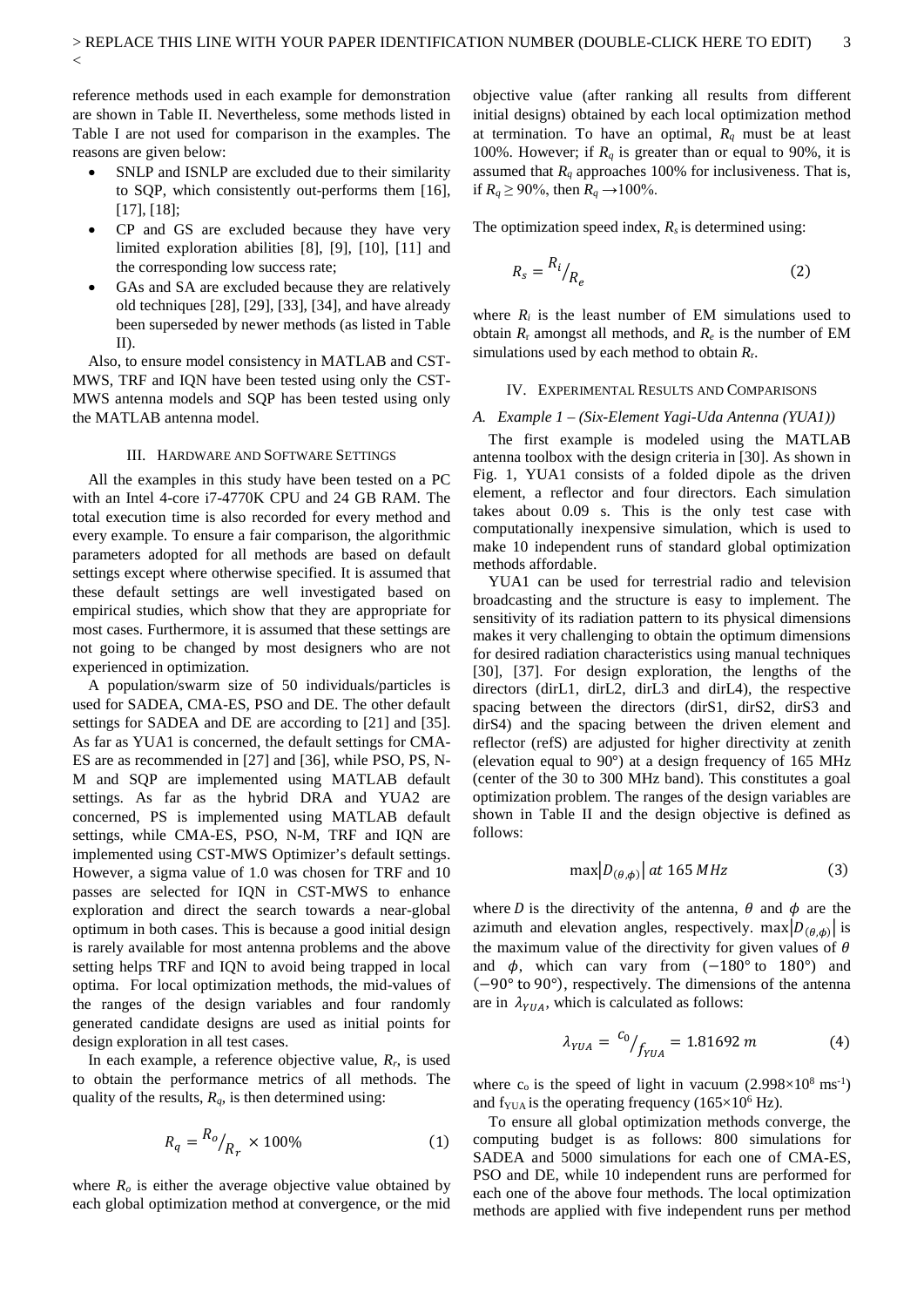

 $\lt$ 

#### TABLE III

RANGES OF DESIGN VARIABLES (ALL IN  $\lambda_{YUA}$ ) FOR DESIGN EXPLORATION (EXAMPLE 1)

| Variables         | Lower Bound | <b>Upper Bound</b> |
|-------------------|-------------|--------------------|
| dirL <sub>1</sub> | 0.20        | 0.70               |
| dirL2             | 0.20        | 0.70               |
| dirL3             | 0.20        | 0.70               |
| dirI <sub>A</sub> | 0.20        | 0.70               |
| refS              | 0.05        | 0.50               |
| dirS1             | 0.05        | 0.50               |
| dir <sub>S2</sub> | 0.05        | 0.50               |
| dir <sub>S3</sub> | 0.05        | 0.50               |
| dir <sub>S4</sub> | 0.05        | 0.50               |

#### TABLE IV

INITIAL DESIGNS (ALL IN  $\lambda_{YUA}$ ) FOR LOCAL OPTIMIZATION METHODS (EXAMPLE 1)

| Variables         | 1st     | 2nd     | 3rd     | 4th     | 5th     |
|-------------------|---------|---------|---------|---------|---------|
|                   | Initial | Initial | Initial | Initial | Initial |
|                   | Design  | Design  | Design  | Design  | Design  |
| dirL1             | 0.45    | 0.43    | 0.56    | 0.59    | 0.31    |
| dirL2             | 0.45    | 0.69    | 0.44    | 0.47    | 0.32    |
| dirL3             | 0.45    | 0.38    | 0.31    | 0.55    | 0.69    |
| dirL4             | 0.45    | 0.66    | 0.41    | 0.29    | 0.50    |
| refS              | 0.28    | 0.42    | 0.17    | 0.06    | 0.37    |
| dir <sub>S1</sub> | 0.28    | 0.10    | 0.32    | 0.25    | 0.48    |
| dirS2             | 0.28    | 0.36    | 0.25    | 0.42    | 0.13    |
| dir <sub>S3</sub> | 0.28    | 0.27    | 0.31    | 0.45    | 0.08    |
| dir <sub>S4</sub> | 0.28    | 0.15    | 0.50    | 0.22    | 0.29    |

using, respectively, the five initial designs in Table IV. These methods run in the MATLAB environment by calling the functions "patternsearch", "fminsearch" and "fmincon 'sqp'"), respectively for PS, N-M and SQP.

To evaluate all methods,  $R_r$  is set to 40.37, which corresponds to a value of max $|D_{(0,90^\circ)}|$  equal to 10.19 dBi and a front-to-back ratio of 30.17 dBi at 165 MHz. Table V shows that SADEA, CMA-ES, PSO and DE obtain objective function values higher than the reference objective function value in all runs (even for their worst results). From Table VI, it can be seen that PS and N-M obtain objective function values higher than or approaching the reference objective function value for all initial designs. Table VI also shows that SQP obtains objective function values close to or

TABLE V OPTIMIZED RESULTS FOR GLOBAL OPTIMIZATION METHODS (EXAMPLE 1)

| Method       | Best  | Worst | Average | Std. |
|--------------|-------|-------|---------|------|
| <b>SADEA</b> | 66.01 | 57.50 | 61.76   | 3.17 |
| CMA-ES       | 65.34 | 61.15 | 63.74   | 1.18 |
| PSO          | 65.37 | 54.26 | 61.69   | 3.20 |
| DE.          | 61.57 | 49.71 | 54.68   | 4.29 |

TABLE VI OPTIMIZED RESULTS FOR LOCAL OPTIMIZATION METHODS (EXAMPLE 1)

| Method       | 1st     | 2nd     | 3rd     | 4th     | 5th     |
|--------------|---------|---------|---------|---------|---------|
|              | Initial | Initial | Initial | Initial | Initial |
|              | Design  | Design  | Design  | Design  | Design  |
| PS (Best)    | 62.64   | 55.30   | 60.08   | 58.69   | 59.63   |
| $N-M$ (Best) | 59.36   | 54.92   | 62.07   | 39.60   | 58.05   |
| SOP (Best)   | 38.82   | 26.58   | 14.78   | 57.26   | 13.20   |

TABLE VII PERFORMANCE METRICS OF ALL METHODS (EXAMPLE 1)

| Method        | $R_{0}$ | $R_r$ | $R_{\alpha}$ | $R_{\rm e}$ | $R_{s}$ |
|---------------|---------|-------|--------------|-------------|---------|
| <b>SADEA</b>  | 61.76   | 40.37 | 153.00%      | 181         | 1.00    |
| <b>CMA-ES</b> | 63.76   | 40.37 | 157.90%      | 477         | 0.38    |
| <b>PSO</b>    | 61.69   | 40.37 | 152.83%      | 677         | 0.27    |
| DE.           | 54.68   | 40.37 | 135.47%      | 562         | 0.32    |
| <b>PS</b>     | 59.63   | 40.37 | 147.73%      | 352         | 0.51    |
| $N-M$         | 58.05   | 40.37 | 143.82%      | 229         | 0.79    |
| SOP           | 26.58   | 40.37 | 65.59%       | N/A         | N/A     |

higher than the reference function objective value for two initial designs  $(1<sup>st</sup>$  and  $4<sup>th</sup>$  initial designs, respectively).

The performance metrics  $(R_q, R_e \text{ and } R_s)$  of all methods are shown in Table VII. It can be seen that SADEA, CMA-ES, PSO, DE, PS and N-M all obtain results that meet the optimality criterion at varying optimization speed indices. From Fig. 3 and Table VII, SADEA uses the least number of EM simulations to obtain the reference objective  $(R_r)$  value compared to other methods. Then, *Ri* adopts the value of *Re* that corresponds to SADEA, in order to calculate *Rs* according to (2), thus making the value of  $R_s$  equal to unity for SADEA. In this example, CMA-ES achieves the best performance, while SADEA and PSO achieve a little worse but similar performance; SADEA is several times faster than CMA-ES and PSO. Hence, the overall best performance belongs to SADEA. A typical SADEA result is shown in Fig. 2 for: dirL1 = 0.43  $\lambda_{\text{YUA}}$ , dirL2 = 0.43  $\lambda_{\text{YUA}}$ , dirL3 = 0.41  $\lambda$ <sub>YUA</sub>, dirL4 = 0.42  $\lambda$ <sub>YUA</sub>, refS = 0.15  $\lambda$ <sub>YUA</sub>, dirS1 = 0.14  $\lambda_{\text{YUA}}$ , dirS2 = 0.17  $\lambda_{\text{YUA}}$ , dirS3 = 0.10  $\lambda_{\text{YUA}}$  and dirS4 = 0.14 λYUA.

# *B. Example 2 – (Hybrid Dielectric Resonator Antenna (DRA))*

The second example is a hybrid DRA modeled in CST-MWS. The layout of the hybrid DRA is shown in Fig. 4 and the excitation is via aperture-coupling with  $TE^{x}_{\delta 11}$  mode. The relative permittivity and loss tangent of the dielectric resonator (DR) are 10 and 0.0001, respectively. The substrate is RO4003C with a thickness of 0.5 mm, a relative permittivity of 3.38 and a loss tangent of 0.0027. The substrate is placed on a copper ground of 0.05 mm thickness. The mesh density is 12 cells per wavelength and the total number of mesh cells is approximately 22,000. Each EM simulation takes around 30 s. The hybrid DRA can be used in wireless access systems. It has a compact structure with complex implementation. The excitation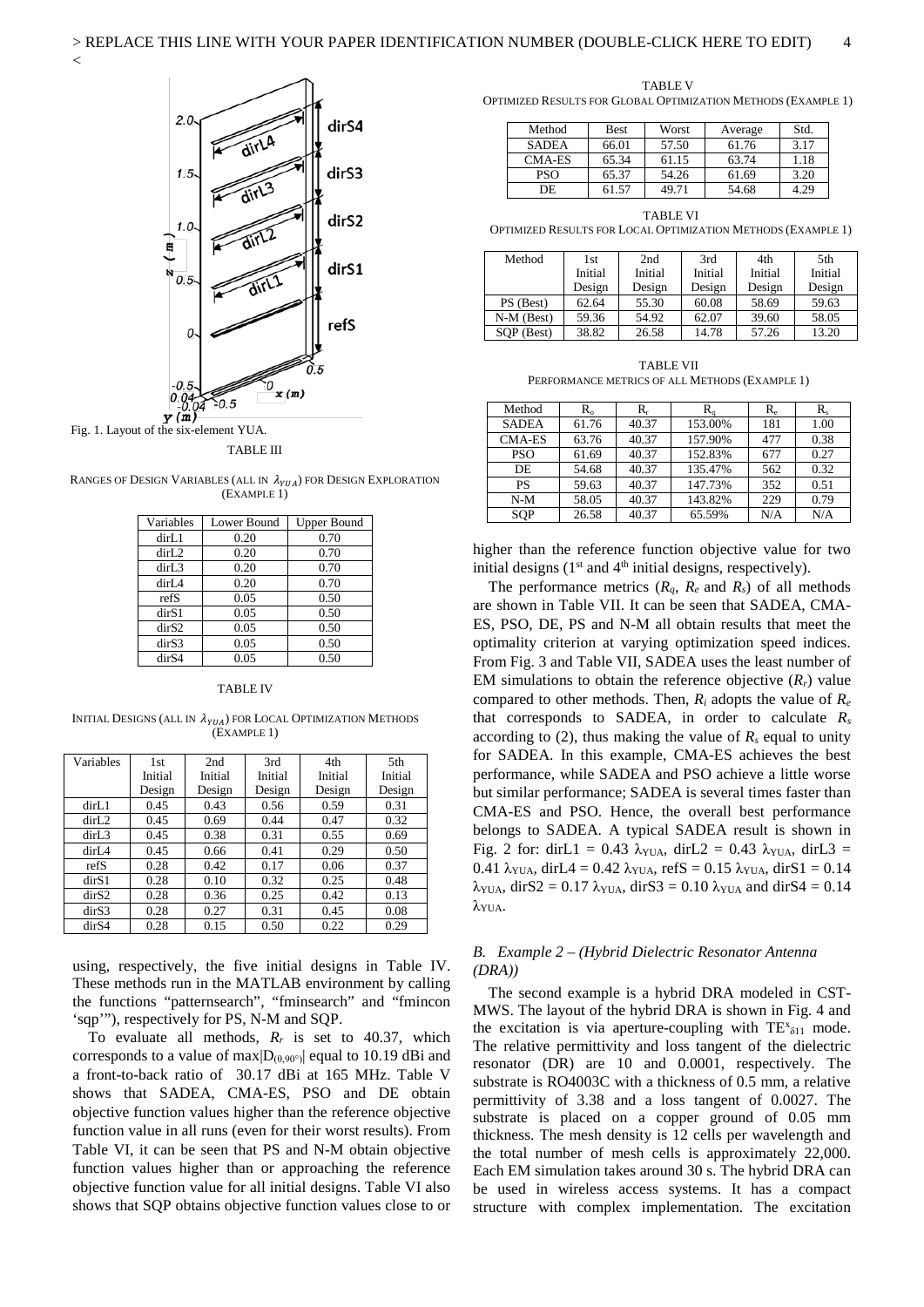





(b) 2-D Radiation pattern for a vertical cut plane (az =  $0^{\circ}$ ).



(c) 2-D Radiation pattern for a vertical cut plane (az =  $90^{\circ}$ ).

mode, coupling and resonances of the hybrid DRA are all Fig. 2. Radiation pattern of the optimized YUA1 derived from SADEA.



Fig. 3. Convergence graphs of all methods (Example 1).



Fig. 4. Layout of the Hybrid DRA

controlled by its physical dimensions [38]. The estimation of the optimum dimensions using manual techniques is very challenging. An optimization procedure to find the optimum dimensions is also challenging because the optimal region of DRA is very narrow compared to most other antennas [39]. Therefore, the optimization algorithm is required to have strong exploration ability. The narrow optimal region also raises significant challenges for surrogate modeling methods [39].

The design exploration goal is to adjust the dimensions of the DR brick  $(a_x, a_y \text{ and } a_z)$ , the slot dimensions  $(u_s \text{ and } w_s)$ , the length of the microstrip slab (ys) and the location of the DR relative to the slot  $(a<sub>c</sub>)$ , so that the bandwidth of the DRA is centered at 5.5 GHz in the operational band of 5.28 GHz to 5.72 GHz. There is thus a single objective function, which is to minimize the maximum reflection coefficient  $(S_{11})$  from 5.28 GHz to 5.72 GHz as shown in the following expression:

 $minimize \, max|S_{11}|$  (5.28 GHz to 5.72 GHz) (5)

This constitutes a goal optimization problem. The ranges of the design variables are shown in Table VIII. To keep the slot under the DRA in all possible cases, the geometric constraint used is  $a_c \leq 0.5 \times a_v$ .

To make all global optimization methods converge, the computing budget is as follows: 800 simulations for SADEA over ten independent runs, 5,000 simulations for each one of CMA-ES, PSO and DE. For CMA-ES, PSO and DE, three independent runs are carried out per method, since

TABLE VIII RANGES OF DESIGN VARIABLES (ALL IN MM) FOR DESIGN EXPLORATION (EXAMPLE 2)

| Variables   | ച<br>av |  | я |  |  |
|-------------|---------|--|---|--|--|
| Lower Bound |         |  |   |  |  |
| Upper Bound |         |  |   |  |  |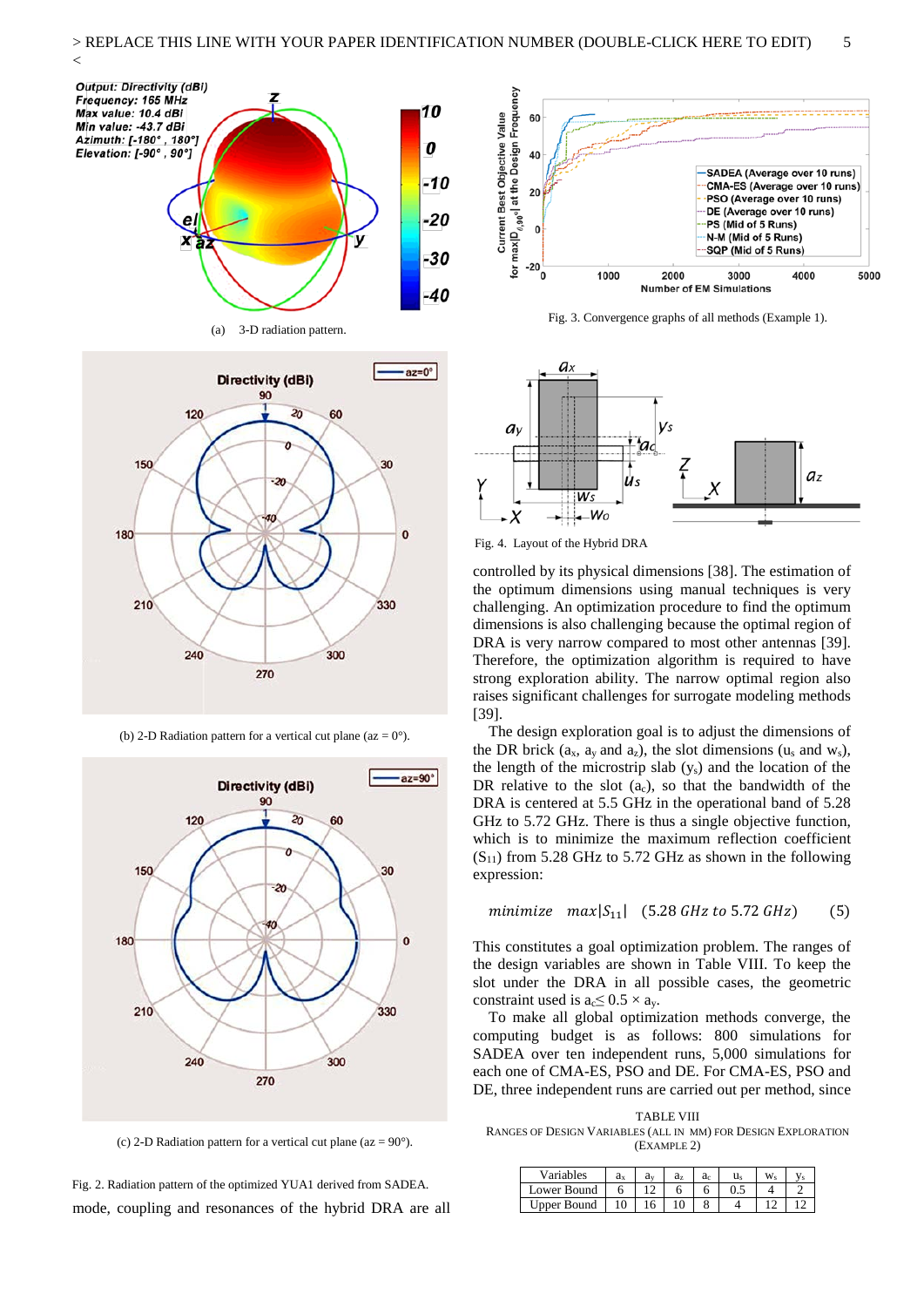$\overline{<}$ 

TABLE IX INITIAL DESIGNS (ALL IN MM) FOR LOCAL OPTIMIZATION METHODS (EXAMPLE 2)

| Variables      | 1st     | 2nd     | 3rd     | 4th     | 5th     |
|----------------|---------|---------|---------|---------|---------|
|                | Initial | Initial | Initial | Initial | Initial |
|                | Design  | Design  | Design  | Design  | Design  |
| $a_x$          | 8.00    | 8.79    | 7.10    | 6.20    | 9.77    |
| $a_{v}$        | 14.00   | 14.58   | 12.91   | 14.79   | 15.77   |
| $a_{z}$        | 8.00    | 7.23    | 9.18    | 9.65    | 8.47    |
| a <sub>c</sub> | 7.00    | 0.15    | 0.36    | 4.76    | 0.80    |
| $u_{s}$        | 2.25    | 2.56    | 3.37    | 0.68    | 3.68    |
| $W_{S}$        | 8.00    | 5.19    | 11.52   | 11.62   | 8.22    |
| $y_{s}$        | 7.00    | 6.19    | 6.49    | 7.64    | 5.92    |

TABLE X OPTIMIZED RESULTS FOR GLOBAL OPTIMIZATION METHODS (EXAMPLE 2)

| Method       | <b>Best</b> | Worst      | Average    | Std. |
|--------------|-------------|------------|------------|------|
|              | Objective   | Objective  | Objective  |      |
|              | Value       | Value      | Value      |      |
| <b>SADEA</b> | $-26.5$ dB  | $-22.2$ dB | $-24.5$ dB | 1.3  |
| $CMA-ES$     | $-14.0$ dB  | $-11.2$ dB | $-12.5$ dB | 1.4  |
| <b>PSO</b>   | $-22.6$ dB  | $-19.1$ dB | $-21.4$ dB | 2.0  |
| DE.          | $-24.7$ dB  | $-23.1$ dB | $-24.1$ dB | 0.9  |

additional runs are not affordable (a single run costs about two days). For the local optimization methods, five independent runs are implemented using, respectively, the initial designs shown in Table IX. PS runs in MATLAB environment by calling the "patternsearch" function, while TRF, N-M and IQN run in CST-MWS.

To evaluate all methods,  $R_r$  is set to be equal to -20 dB, which corresponds to a value of  $max|S_{11}|$  equal to -20 dB, a voltage standing wave ratio (VSWR) equal to 1.22 and an absolute value of reflection coefficient equal to 0.1 in the operating band  $(5.28 - 5.72 \text{ GHz})$ . Table X shows that SADEA and DE obtain objective function values higher than the reference objective function value in all runs (even TABLE XI

OPTIMIZED RESULTS FOR LOCAL OPTIMIZATION METHODS (EXAMPLE 2)

| Method     | 1st Initial | 2nd        | 3rd        | 4th        | 5th        |
|------------|-------------|------------|------------|------------|------------|
|            | Design      | Initial    | Initial    | Initial    | Initial    |
|            |             | Design     | Design     | Design     | Design     |
| <b>PS</b>  | $-20.7$ dB  | $-17.8$ dB | $-9.7$ dB  | $-11.2$ dB | $-11.5$ dB |
| <b>TRF</b> | $-19.1$ dB  | $-18.4$ dB | $-19.0$ dB | $-20.5$ dB | $-21.2$ dB |
| $N-M$      | $-14.8$ dB  | $-11.9$ dB | $-11.8$ dB | $-14.1$ dB | $-11.9$ dB |
| <b>ION</b> | $-12.1$ dB  | $-12.2$ dB | $-11.5$ dB | $-11.3$ dB | $-12.2$ dB |



Fig. 5. Typical frequency response of the optimized hybrid DRA derived from SADEA.

in their worst cases). PSO satisfies the reference objective function value in two out of three runs, and the worst result is 95.3% of the reference objective value. For CMA-ES, in all the three runs, the best result is an objective function

TABLE XII PERFORMANCE METRICS OF ALL METHODS (EXAMPLE 2)

| Method        | $R_{\alpha}$       | $R_r$              | $R_{q}$                  | $R_e$ | $R_{s}$ |
|---------------|--------------------|--------------------|--------------------------|-------|---------|
| <b>SADEA</b>  | $-24.5$ dB         | $-20.0$ dB         | 132.5%                   | 379   | 1.0     |
| <b>CMA-ES</b> | $-12.5$ dB         | $-20.0$ dB         | 62.3%                    | N/A   | N/A     |
| <b>PSO</b>    | $-21.3 \text{ dB}$ | $-20.0 \text{ dB}$ | 106.7%                   | 1891  | 0.14    |
| DE            | $-24.1$ dB         | $-20.0$ dB         | 120.4%                   | 4772  | 0.20    |
| PS            | $-11.5$ dB         | $-20.0$ dB         | 57.7%                    | N/A   | N/A     |
| <b>TRF</b>    | $-19.1$ dB         | $-20.0$ dB         | 95.3%                    | 443   | 0.9     |
|               |                    |                    | $(Ra \rightarrow 100\%)$ |       |         |
| $N-M$         | $-11.9$ dB         | $-20.0$ dB         | 59.6%                    | N/A   | N/A     |
| ION           | $-12.1$ dB         | $-20.0$ dB         | 60.5%                    | N/A   | N/A     |



Fig. 6. Convergence graphs of all methods (Example 2).

value that is far from the reference objective value. As shown in Table XI, PS satisfies the reference objective function value for a single initial design (out of five); TRF satisfies or approaches the reference objective value for all initial designs; the results derived from N-M and IQN seem to be far from the reference objective function value for all respective initial designs.

The performance metrics  $(R_q, R_e \text{ and } R_s)$  of all methods are shown in Table XII. As shown in this table, SADEA, PSO and DE obtain results that meet the optimality criterion at varying optimization speed indexes (*Rs*). Also, the result extracted for TRF is close to the optimality criterion. According to Fig. 6 and Table XII, SADEA uses the least number of EM simulations to obtain the desired value of *Rr* compared to other methods. Then, *Ri* adopts the value of *Re* that corresponds to SADEA, in order to calculate  $R_s$ according to (2), thus making the value of  $R_s$  equal to unity for SADEA. In this example, SADEA performs best in both optimality and efficiency. A typical SADEA result is shown in Fig. 5 for:  $a_x = 9.47$  mm,  $a_y = 12.23$  mm,  $a_z = 9.98$  mm,  $a_c$  $= 4.27$  mm,  $u_s = 2.32$  mm,  $w_s = 8.20$  mm and  $y_s = 2.20$  mm.

# *C. Example 3 – (Planar Yagi-Uda Antenna (YUA2))*

The third example is a planar YUA modeled in CST-MWS. As shown in Fig. 7, the structure of the planar YUA is made up of a director and a driven element fed by a 50  $\Omega$ microstrip-to-slot balun using a power divider. The planar YUA is implemented on a 0.635 mm thick RT6010 substrate with a relative permittivity of 10.2 and a loss tangent of 0.0023. The total number of mesh cells is over

TABLE XIII RANGES OF DESIGN VARIABLES (ALL IN MM) FOR DESIGN EXPLORATION (EXAMPLE 3)

| <i>V</i> ariables |  |  | u. |  |
|-------------------|--|--|----|--|
| Lower Bound       |  |  |    |  |
| Upper Bound       |  |  |    |  |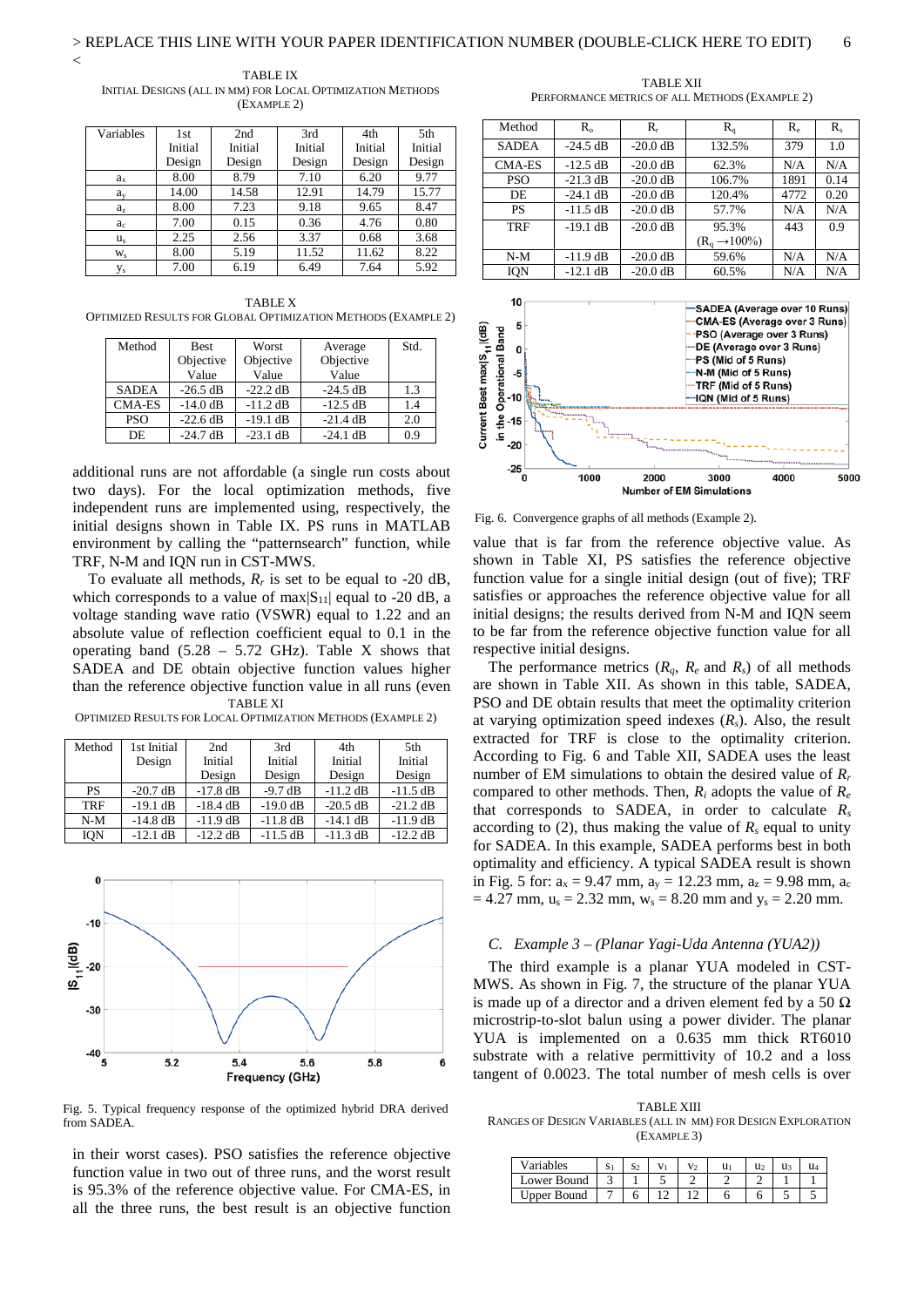

Fig. 7. Layout of the planar Yagi-Uda Antenna (YUA2)

86,000 at a mesh density of 15 cells per wavelength. Each simulation takes approximately 115 s.

The planar YUA can be used for radar communication applications. It has a compact structure with complex implementation. The configuration (quasi-Yagi) and excitation scheme (balun) of YUA2 make its response

TABLE XIV INITIAL DESIGNS (ALL IN MM) FOR LOCAL OPTIMIZATION METHODS (EXAMPLE 3)

| Variables      | 1st     | 2 <sub>nd</sub> | 3rd     | 4th     | 5th     |
|----------------|---------|-----------------|---------|---------|---------|
|                | Initial | Initial         | Initial | Initial | Initial |
|                | Design  | Design          | Design  | Design  | Design  |
| $S_1$          | 5.00    | 6.46            | 6.08    | 6.31    | 3.19    |
| $S_2$          | 3.50    | 3.08            | 2.82    | 5.67    | 2.17    |
| $V_1$          | 8.50    | 5.87            | 8.15    | 5.21    | 9.63    |
| V <sub>2</sub> | 7.00    | 6.66            | 11.92   | 3.04    | 9.20    |
| $u_1$          | 4.00    | 3.82            | 4.53    | 5.74    | 5.77    |
| u <sub>2</sub> | 4.00    | 2.99            | 5.91    | 5.30    | 2.38    |
| u <sub>3</sub> | 3.00    | 1.38            | 2.36    | 4.98    | 4.63    |
| $u_4$          | 3.00    | 3.17            | 2.22    | 1.97    | 3.62    |

characteristics (bandwidth and gain) highly sensitive to its physical dimensions [40]. The estimation of the optimum dimensions using manual techniques is very challenging. The design exploration goal is to adjust the dimensions  $(s_1,$  $s_2$ ,  $v_1$ ,  $v_2$ ,  $u_1$ ,  $u_2$ ,  $u_3$  and  $u_4$ ) for an operational bandwidth of 10 GHz to 11 GHz at an average gain (G) not smaller than 6 (7.8 dBi) over the bandwidth as shown in the following expression:

# minimize  $\max|S_{11}|$  (10 GHz to 11 GHz) (6) s.t. mean  $(G) \geq 6$

The above requirements constitute a constrained optimization problem. Note that the constraint is different from [32], which uses 6 dBi. The intention is to make the problem more challenging in order to test the optimization ability, while considering tight constraint(s) of the reference methods. To handle the constraint, a penalty coefficient of 50 is used for all applicable methods. The ranges of the design variables are shown in Table XIII. To make all global optimization methods converge, the computing budget is as follows: 600 simulations for SADEA over ten independent runs, 4,000 simulations for each one of CMA-ES, PSO and DE. For CMA-ES, PSO and DE, three independent runs are carried out per method, since, once again, additional runs are not affordable (a single run costs about five days). For the local optimization methods, five independent runs are

TABLE XV OPTIMIZED RESULTS FOR GLOBAL OPTIMIZATION METHODS (EXAMPLE 3)

| Method       | <b>Best</b> | Worst      | Average    | Std. |
|--------------|-------------|------------|------------|------|
|              | Objective   | Objective  | Objective  |      |
|              | Value       | Value      | Value      |      |
| <b>SADEA</b> | $-25.7$ dB  | $-21.9$ dB | $-23.4$ dB | 1.2  |
| CMA-ES       | $-24.4$ dB  | $-13.6$ dB | $-17.2$ dB | 6.2  |
| <b>PSO</b>   | $-15.6$ dB  | $-7.5$ dB  | $-12.3$ dB | 4.2  |
| DE.          | $-6.27$ dB  | $-4.9$ dB  | $-5.5$ dB  | 0.7  |

TARI F XVI OPTIMIZED RESULTS FOR LOCAL OPTIMIZATION METHODS (EXAMPLE 3)

| Method     | 1st.       | 2nd        | 3rd        | 4th        | 5th        |
|------------|------------|------------|------------|------------|------------|
|            | Initial    | Initial    | Initial    | Initial    | Initial    |
|            | Design     | Design     | Design     | Design     | Design     |
| <b>PS</b>  | $-15.6$ dB | $-23.1$ dB | $-18.6$ dB | $-15.2$ dB | $-8.9$ dB  |
| <b>TRF</b> | $-18.2$ dB | $-18.6$ dB | $-18.6$ dB | $-18.2$ dB | $-18.6$ dB |
| $N-M$      | $-22.7$ dB | $-19.7$ dB | $-17.2$ dB | $-17.3 B$  | $-13.4$ dB |
| <b>ION</b> | $-17.5$ dB | $-14.0$ dB | $-19.1$ dB | $-16.9$ dB | $-13.3$ dB |

carried out using, respectively, the five initial designs shown in Table XIV. PS runs in MATLAB environment by calling the "patternsearch" function, while TRF, N-M and IQN run in CST-MWS.

To evaluate all methods,  $R_r$  is set to be equal to -20 dB (i.e. max $|S_{11}|$  of -20 dB, VSWR = 1.22, and absolute value of reflection coefficient equal to 0.1) with a mean gain of 6 in the operating band  $(10 - 11 \text{ GHz})$ . All methods satisfy the constraint in (6) at convergence and/or termination. Table XV shows that SADEA obtains objective function values higher than the reference objective function value in all runs (even in the worst case). The results of PSO and DE are far from the reference objective function value for all runs, while CMA-ES satisfies the reference objective function



Fig. 8. Typical frequency response of the optimized YUA2 derived from SADEA.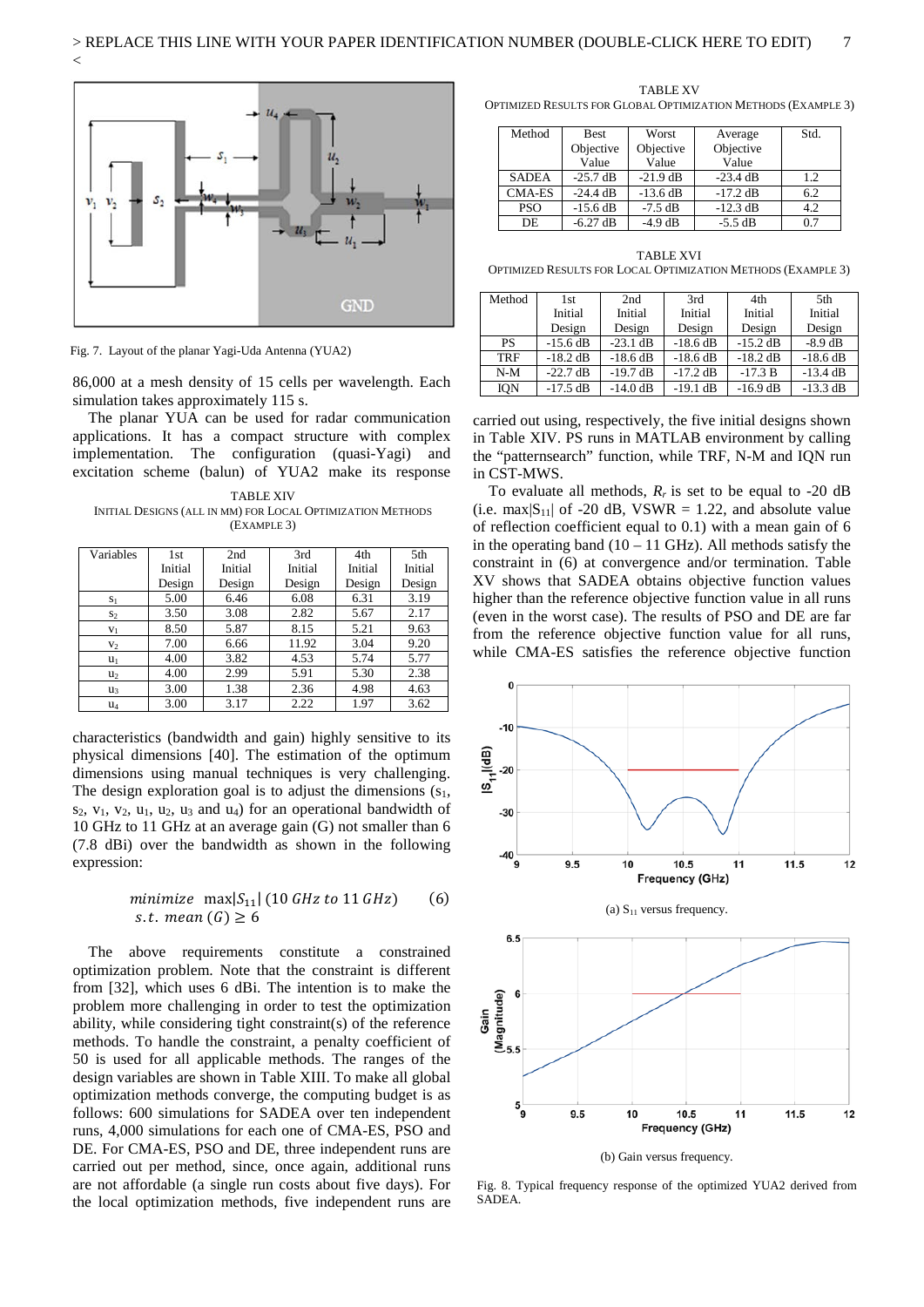$\overline{<}$ 

TABLE XVII PERFORMANCE METRICS OF ALL METHODS (EXAMPLE 3)

| Method       | $R_{\alpha}$ | $R_r$      | $R_{q}$                  | $R_{\rm e}$ | $R_{s}$ |
|--------------|--------------|------------|--------------------------|-------------|---------|
| <b>SADEA</b> | $-23.4$ dB   | $-20.0$ dB | 128.7%                   | 212         | 1.0     |
| CMA-ES       | $-17.2$ dB   | $-20.0$ dB | 86.0%                    | N/A         | N/A     |
| <b>PSO</b>   | $-12.3$ dB   | $-20.0$ dB | 61.3%                    | N/A         | N/A     |
| DE           | $-5.5$ dB    | $-20.0$ dB | 27.5%                    | N/A         | N/A     |
| <b>PS</b>    | $-15.2$ dB   | $-20.0$ dB | 75.8%                    | N/A         | N/A     |
| <b>TRF</b>   | $-18.6$ dB   | $-20.0$ dB | 93.0%                    | 469         | 0.5     |
|              |              |            | $(Ra \rightarrow 100\%)$ |             |         |
| $N-M$        | $-17.3$ dB   | $-20.0$ dB | 86.5%                    | N/A         | N/A     |
| IQN          | $-16.9$ dB   | $-20.0$ dB | 84.4%                    | N/A         | N/A     |



Fig. 9. Convergence graphsof all methods (Example 3)

value in one out of three runs. As shown in Table XVI, PS and N-M satisfy or approach the reference objective function value for two out of five initial designs. TRF approaches but does not satisfy the reference objective value for all initial designs; IQN approaches the reference objective function value only for a single initial design.

The performance metrics  $(R_q, R_e \text{ and } R_s)$  of all methods are shown in Table XVII. Here it can be seen that SADEA meets the optimality criterion. Also, as shown in Table XVII, the result derived from TRF approaches the optimality criterion. According to Fig. 9 and Table XVII, SADEA uses the least number of EM simulations to obtain the desired value of  $R_r$  compared to other methods.  $R_i$  then adopts the value of *Re* that corresponds to SADEA, in order to calculate  $R_s$  according to (2), thus making the value of  $R_s$ equal to unity for SADEA. In this example, SADEA performs best in both optimality and efficiency. A typical SADEA result is shown in Fig. 8 for:  $s_1 = 5.06$  mm,  $s_2 =$ 5.95 mm,  $v_1 = 7.51$  mm,  $v_2 = 2.95$  mm,  $u_1 = 4.22$  mm,  $u_2 =$ 1.5 mm,  $u_3 = 3.80$  mm and  $u_4 = 2.78$  mm.

# V. OVERALL COMPARISONS, SUMMARY AND CONCLUSIONS

Three real-world antenna examples have been used to compare the efficiency and optimization capacity of various popular optimization methods available in software tools such as CST-MWS, ANSYS EDT/HFSS, FEKO, MATLAB and ADE 1.0. Note that for comparison purposes, the fidelities (i.e., levels of discretization) of the EM models in this paper are reasonably moderate. In real-world design, higher-fidelity and computationally more expensive EM models could be used. The quality of results and optimization speed for each method have been gathered using standard design criteria as a benchmark in each example. An overview of all reference methods based on the performance metrics (quality of results and optimization speed in terms of number of EM simulations) obtained in all examples is shown in Table XVIII and Fig. 10. In Fig. 10, the red line is a separator line between pass and fail

TABLE XVIII OVERVIEW OF ALL REFERENCE METHODS BASED ON PERFORMANCE FOR ALL EXAMPLES

| Reference     | Example 1 | Example 2 | Example 3 |
|---------------|-----------|-----------|-----------|
| Methods       | (YUA1)    | (DRA)     | (YUA2)    |
| <b>SADEA</b>  | Pass      | Pass      | Pass      |
| <b>CMA-ES</b> | Pass      | Fail      | Fail      |
| PSO           | Pass      | Pass      | Fail      |
| DE.           | Pass      | Pass      | Fail      |
| <b>PS</b>     | Pass      | Fail      | Fail      |
| N-M           | Pass      | Fail      | Fail      |
| <b>SOP</b>    | Fail      | N/A       | N/A       |
| <b>TRF</b>    | N/A       | Pass      | Pass      |
| ION           | N/A       | Fail      | Fail      |

according to the benchmark for  $R_q$  stated earlier in Section III.

From Table XVIII, it can be seen that SADEA (in ADE 1.0) succeeds in all examples. TRF largely succeeds in all applicable test cases, although its performance is approaching but not satisfying the design criteria. PSO and DE succeed in the first two examples, while CMA-ES, PS and N-M succeed only in the first example. Finally, SQP and IQN fail in all applicable test cases. The performance metrics given in Fig. 10 show that: SADEA, CMA-ES, PSO, DE, PS and N-M obtain high-quality results for example 1 (YUA1) with SADEA and N-M using the least number of EM simulations. For example 2 (hybrid DRA), SADEA, PSO and DE obtain high-quality results; TRF obtains a reasonably good result; SADEA and TRF use the least number of EM simulations. For example 3 (YUA2), SADEA obtains a high-quality result and TRF obtains a reasonably good quality result; SADEA uses the least number of EM simulations.

Also, it has been shown that the performance of PS, SQP, TRF, N-M and IQN depends on the initial designs in all applicable examples. In other words, PS, SQP, TRF, N-M and IQN yield desirable results for good initial designs in all respective test cases. However, PS, SQP, N-M and IQN are very sensitive to the initial design, while TRF is less sensitive when it uses settings to promote global exploration. Using five initial designs, the mid objective value (after ranking all results from the initial designs) has been considered for performance evaluation of PS, SQP, TRF, N-M and IQN, respectively. Although an increase in the number of initial designs may alter the choice of the solutions adopted for performance evaluation, this approach is reasonable since good initial designs are often unavailable and unpredictable for local optimization techniques. Note that for methods whose result is sensitive to initial designs, their efficiency is difficult to be judged in general. Thus, "N/A" is set.

Using the details from Table XVIII and Fig. 10, Table XIX provides a summary of the optimization capacity, efficiency, reliability and comments for all reference methods. While, clearly, all antenna design problems have their own unique characteristics, possibly suiting different solution strategies, the three examples chosen in this paper are considered to cover typical and representative cases in antenna design area. The application of all the methods in the above examples have in summary shown the following:

1) SADEA offers significantly improved performance when compared to alternatives in all aspects. It is the suggested method, especially when there is no good initial design or the problem is challenging.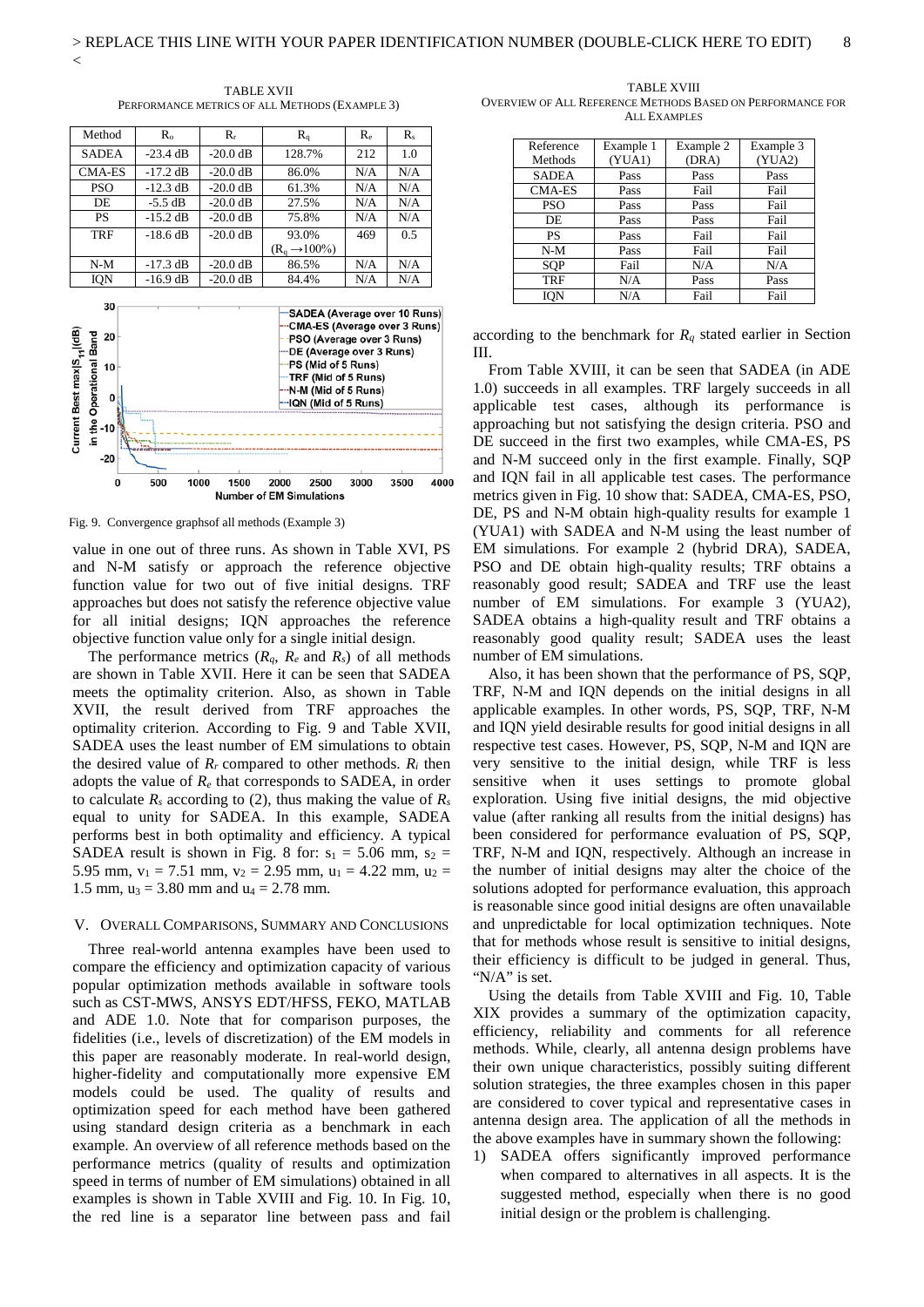

Fig. 10. Performance metrics of all reference methods for all examples (the red line is the separator between pass and fail).

TABLE XIX OPTIMIZATION CAPACITY, EFFICIENCY, RELIABILITY AND CONDITION OF USE FOR ALL REFERENCE METHODS

| Reference      | Associated                      | Optimization | Efficiency | Reliability | Comments                                                                                                     |
|----------------|---------------------------------|--------------|------------|-------------|--------------------------------------------------------------------------------------------------------------|
| <b>Methods</b> | Tool(s)                         | Capacity     |            |             |                                                                                                              |
| <b>SADEA</b>   | ADE 1.0                         | Very High    | Very High  | Very High   | No specific conditions of use                                                                                |
| <b>CMA-ES</b>  | CST-MWS                         | Medium       | Low        | Medium      | Effectiveness may reduce in the face<br>of narrow optimal regions and or<br>when handling tight constraints. |
| <b>PSO</b>     | CST-MWS<br>and<br><b>MATLAB</b> | High         | Low        | High        | Effectiveness may reduce when<br>handling tight constraints                                                  |
| DE             | ADE 1.0                         | High         | Low        | High        | Effectiveness may reduce when<br>handling tight constraints                                                  |
| <b>PS</b>      | <b>MATLAB</b>                   | Medium       | N/A        | Low         | Sensitive to initial designs                                                                                 |
| $N-M$          | CST-MWS<br>and<br><b>MATLAB</b> | Medium       | N/A        | Low         | Sensitive to initial designs                                                                                 |
| SQP            | <b>MATLAB</b>                   | Low          | N/A        | Low         | Sensitive to initial designs                                                                                 |
| <b>TRF</b>     | CST-MWS                         | High         | High       | High        | Good quality results but not as good<br>as SADEA; Less sensitive but is<br>affected by initial designs       |
| IQN            | CST-MWS                         | Low          | N/A        | Low         | Sensitive to initial designs                                                                                 |

- 2) CMA-ES, PSO and DE are not recommended because SADEA and these three methods conduct global optimization (without an initial design) and SADEA shows higher performance in optimization capacity, efficiency and reliability compared to them. In particular, the efficiency of these three methods is their essential weakness.
- 3) When there is already a good initial design, N-M, PS and TRF are recommended, because they can often obtain satisfactory results with fair efficiency.
- 4) When there is an initial design with a fair quality, TRF is a better choice than N-M and PS because it is not so sensitive to the initial designs and its optimization capacity is higher than them. When the problem is not challenging, TRF can obtain satisfactory results efficiently. However, discarding the fair-quality initial design and using SADEA may obtain higher-quality results with higher efficiency, especially when the problem is challenging.
- 5) SQP and IQN are not recommended because they fail most of the time.